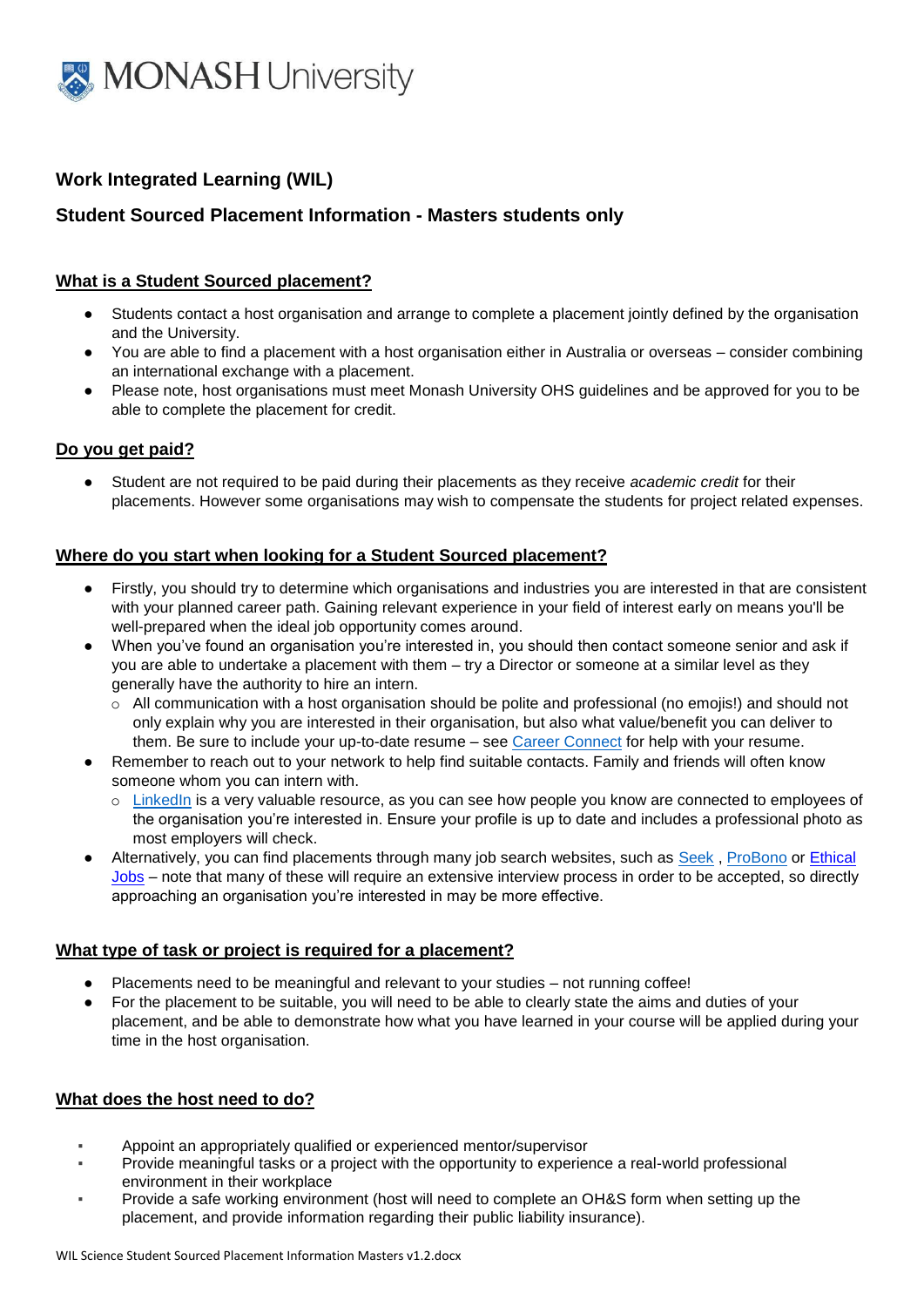

- You can also advise a host that "Monash University has a Personal Accident Insurance Policy which provides capital, medical and loss of income benefits for all currently enrolled Monash University students".
- Provide minimum placement hours based on the unit requirements– to be determined before placement

|                 | <b>Master of Environment and</b><br>Sustainability | <b>Master of Financial</b><br><b>Mathematics</b> | <b>Master Food Science and</b><br><b>Agribusiness</b> |
|-----------------|----------------------------------------------------|--------------------------------------------------|-------------------------------------------------------|
| 6 Credit Point  | N/A                                                | N/A                                              | N/A                                                   |
| 12 Credit Point | 144 hours                                          | 180 hours                                        | N/A                                                   |
| 24 Credit Point | N/A                                                | 360 hours                                        | 360 hours                                             |

### **Minimum Numbers of hours required (to satisfy unit requirements)**

**There is NO obligation for hosts to** set assignments for students. Assessment is arranged by the Faculty. Students may seek advice from the host around their assignments, but there is no obligation for hosts to be involved in academic assessments. Hosts will be asked to complete a mid-way and end of placement survey.

## **Host Organisation Details**

You will need to obtain all of the following host information which will then form part of your application.

If you are applying for Student Sourced placement, you will need to provide responses to the questions below about your host organisation and your proposed placement via InPlace.

- 1. Host organisation name and contact details
- 2. ABN (Australian Business Number)
- 3. Supervisor name
- 4. Host organisation address location of your placement
- 5. Host supervisor email address
- 6. Host supervisor phone number
- 7. Host organisation website
- 8. Start date and end date

### **Process and forms**

#### **Placements in Australia (known as on-shore placements)**

Initially you should complete the online student sourced form. This form requires you to complete details of your intended placement and what you want to get out of the experience. The relevant Unit Coordinator will then review this form and confirm if the placement is suitable. The UC will also check your eligibility at this time.

Once approved, you will receive email confirmation from your UC.

#### **You are required to complete the Student Placement Pack which includes:**

- **a)** Student Placement Agreement and OHS Form
- **b)** Remote Working Arrangement form (if any part of your placement is working remotely/working from home)
- **c)** Student Acknowledgement (Onshore)